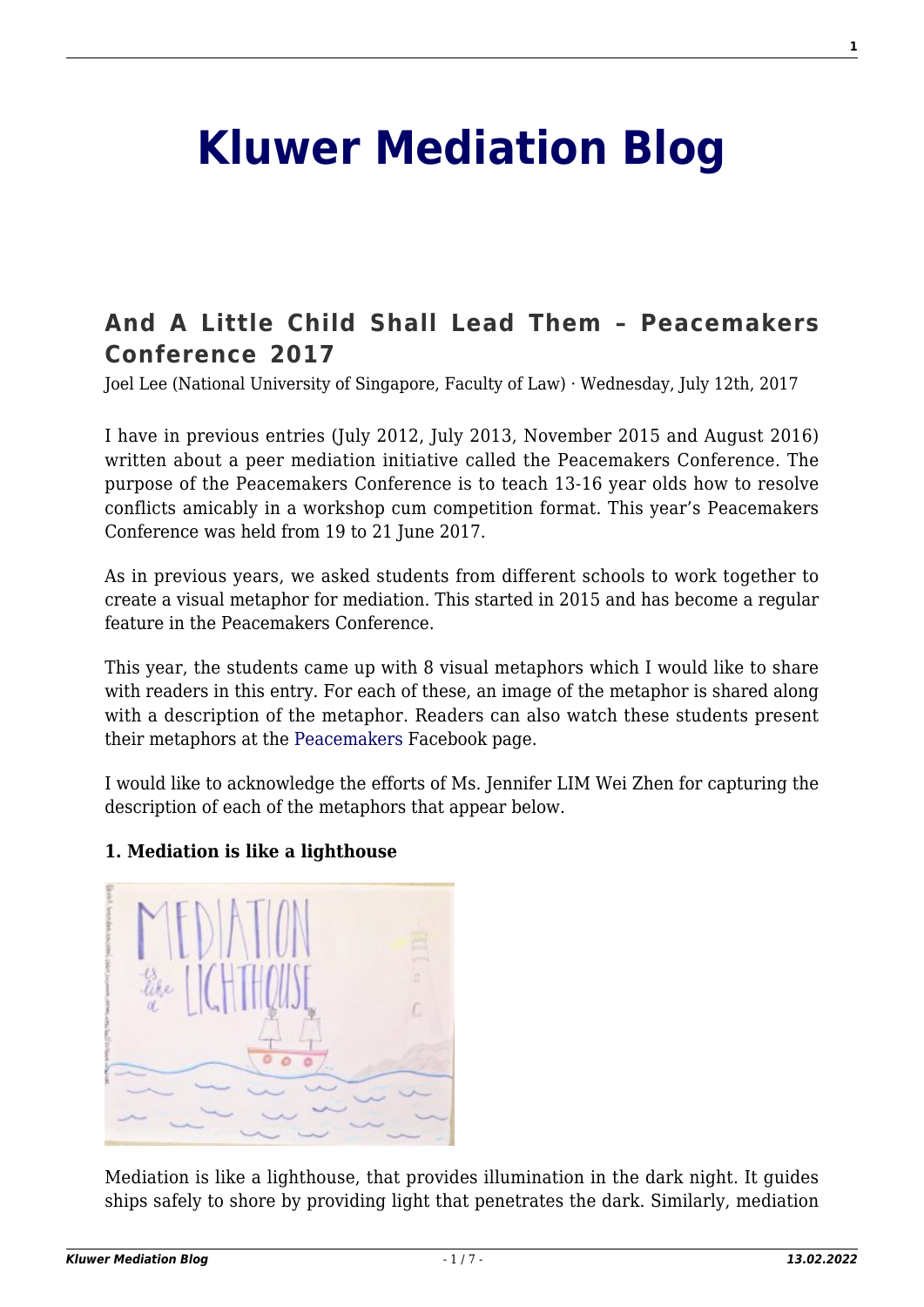guides conflicting parties to an agreement. It provides the signal of hope to their final destination: the shore that promises safety.

Mediation guides parties in conflict to get over their sea of difference and anger, to reach the place of safety: the shore where family is: bringing conflicted parties home with the bright light of mediation – because they care and hope is rekindled.



### **2. Mediation is like solving a puzzle**

Mediation is like solving a puzzle as to solve the conflict, you need a big picture, just like referring to the picture on the box of a puzzle to solve it. Mediators need to gather and piece the different puzzles to solve the problem. Mediators find the piece that fits into the puzzle, and satisfies both parties' needs.

Although each puzzle piece is different, they are brought together in trying to solve the puzzle. This parallels how in mediation, parties have different mindsets, but the mediator brings them together to resolve the situation.

Every puzzle piece is important, just as how all 4 steps in the process of mediation are important: without each of them, the mediation would be a failure.

The process of solving a puzzle highlights the traits a mediator should have: patience and perseverance. Like solving a puzzle, mediation may take hours or days to finish. Mediation takes quite long as parties cannot easily understand each other or find it difficult to come to a common ground. If a mediator rushes to conclude a mediation, the outcome might not be what the parties actually want. It requires persevering through a lot of trial and error. If the mediator gives up, the parties have no one left to help them resolve their conflict: the mediator is like a light for the parties.

#### **3. Mediation is medication for a war yet fought**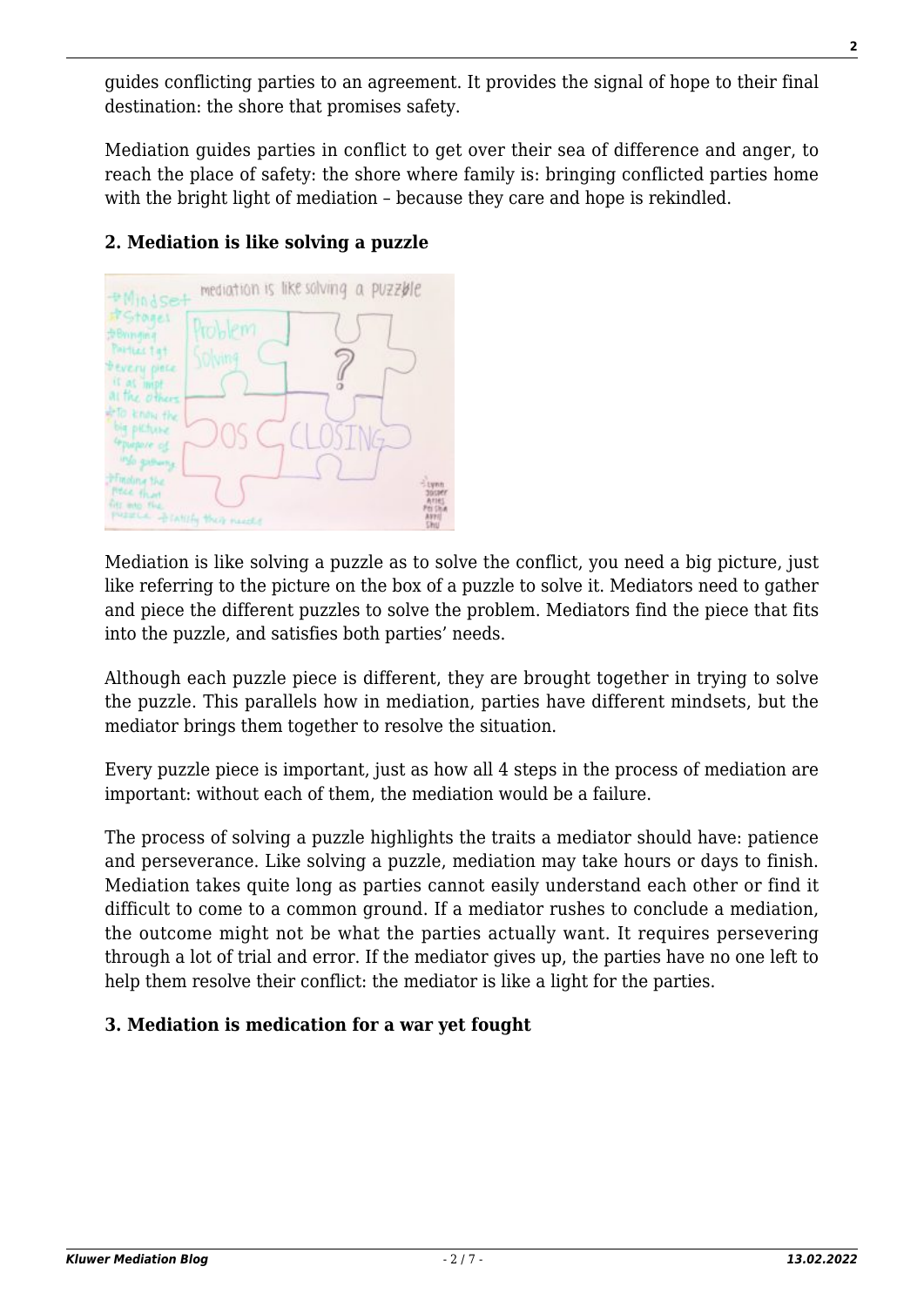| mediation medication<br>Ric<br>$-34$                                 |
|----------------------------------------------------------------------|
| $WAR = f\alpha g\eta b$<br>larrana<br>Parra yuz emily quepally range |

Mediation is like medication as it mends the wound in the parties' hearts, and allows them to better understand each other.

Medication:

– The bottle of medication contains pills that are initially shaped as bullets. This parallels how initially, we only see the surface or the position of the parties. The words the parties say to each other in furthering their position may come out as sharp or hurtful – like bullets.

– After mediation, the parties understand each other better, so the bullets become heart-shaped: meaning the conflict can be resolved amicably.

A War yet fought:

– This is represented by the broken gun: which symbolizes attacks that are broken and conflicts that are being resolved.

– This parallels how many problems can be solved with mediation before they escalate into a "war" (such as a court case).

#### **4. Mediation is like raging towards the dying light while fixing a broken vase in a universe of hope**

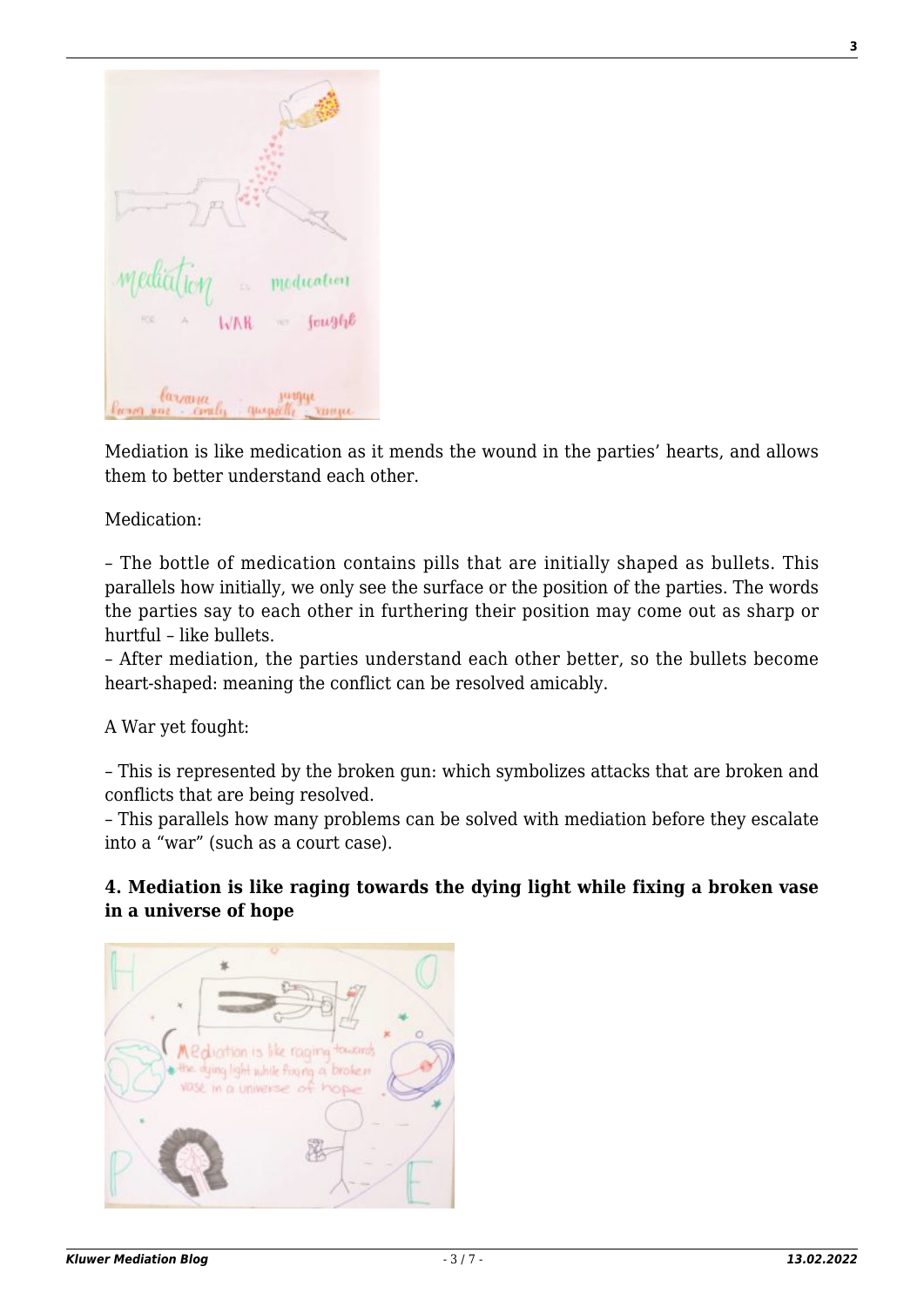This metaphor can be broken down into 3 parts.

– "Mediation is like raging towards the dying light": this is depicted by the person in bed at the top of the picture. He is about to die, and is fighting against his own fate. Raging means to fight, and this quote means to fight against the dying light. Similarly, mediation is going against their internal conflict, going against the fate of the broken relationship, and hoping against hope, to get something out of it, to patch things up within themselves.

– "While fixing a broken vase": the vase represents the communication and understanding between the 2 parties. While mediation fixes the broken vase, the vase will never look the same. Nonetheless, something new is still rebuilt. Even if the relationship is not as perfect as before, mediation still helps the two parties understand each other.

– "In a universe of hope": the whole universe is something we have never seen before, but we know exists. Mediation helps people find that hope that people want, even if we can't see it yet.

The process of mediation is as difficult as raging, but it allows understanding between parties by facilitating communication between them.

#### **5. Mediation is like the Power of Attraction**



The mediator is like a magnet, and the puzzle pieces are the elements of mediation. The mediator will ask the right questions to let the parties share their interests. The mediator will use their power to attract the right pieces for the parties to form a picture and common understanding of each other, to facilitate resolving the matter.

#### **6. Mediation is like a Bridge**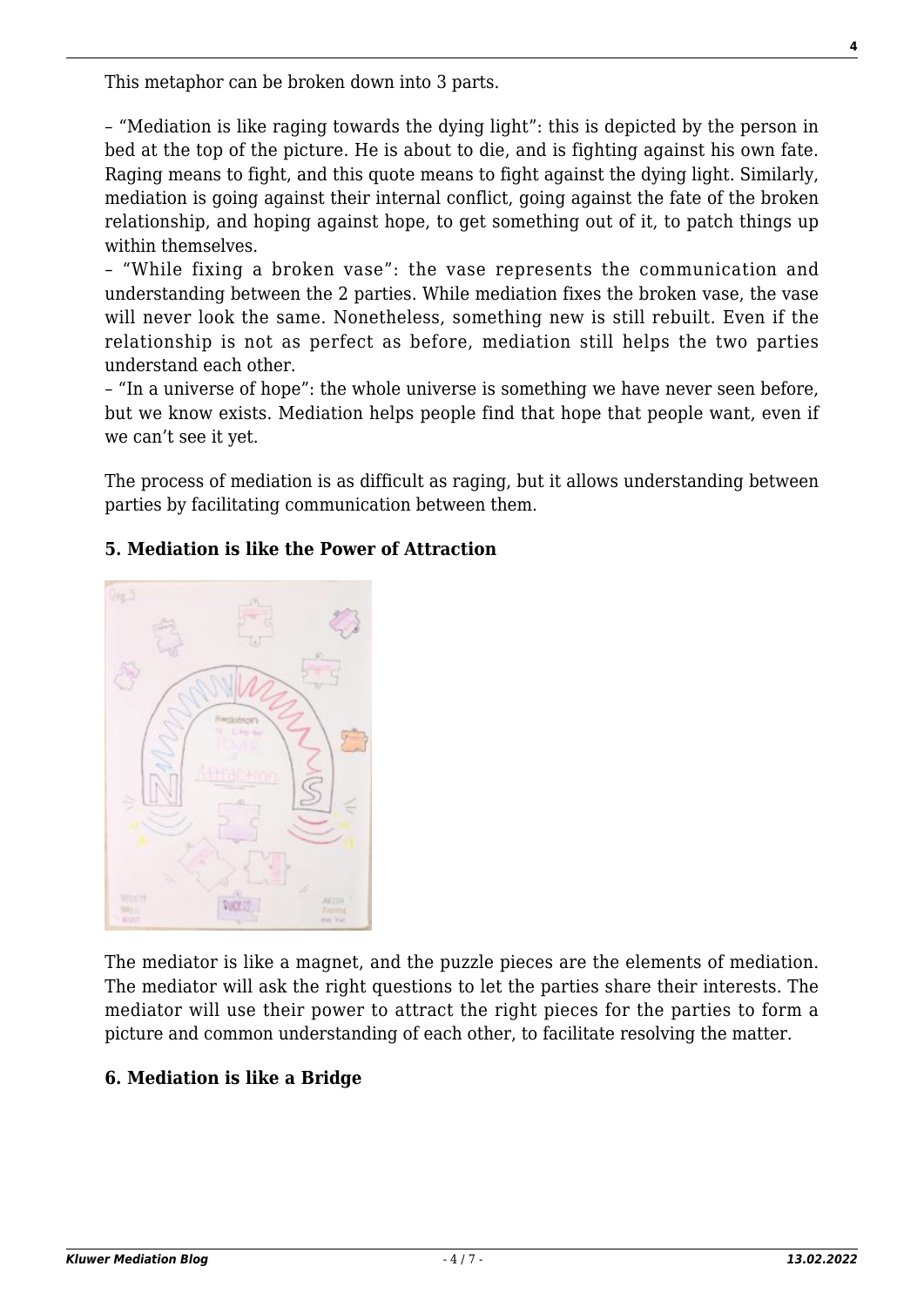

Mediation is like a bridge between two cliffs that are initially apart. Not being able to resolve a conflict hurts like a volcano and tsunami (depicted at the bottom of each cliff). This creates the sea of grief, emotions, and sorrow in between them.

Mediation lay and rebuilds a foundation between the parties with the strong sturdy bridge. It is not biased, but a platform to lead to each other, at their own pace to find their own hope and universe. It allows the parties to get out from the thunderstorm they are under and share the beautiful scene of the rainbow after the storm together, and create new beautiful memories. It's no longer about victory or defeat, but creating a future together for both parties to enjoy.

Just as how mediation is a voluntary process, this bridge only works if both parties are willing to take a step forward, to take down their walls and build the bridge. Mediation is a bridge where parties stop talking about each other, but talk to each other. The parties are also contained in a bubble, in their own universe. This represents the confidentiality of mediation: no one knows about them – this bridge and universe is only for them, and significant to them only.

#### **7. Mediation is like a Hammer**



Like a hammer, mediation has the capacity to destroy or build structures (relationships). Nails can cause wounds, but they can also hold things in place. Thus,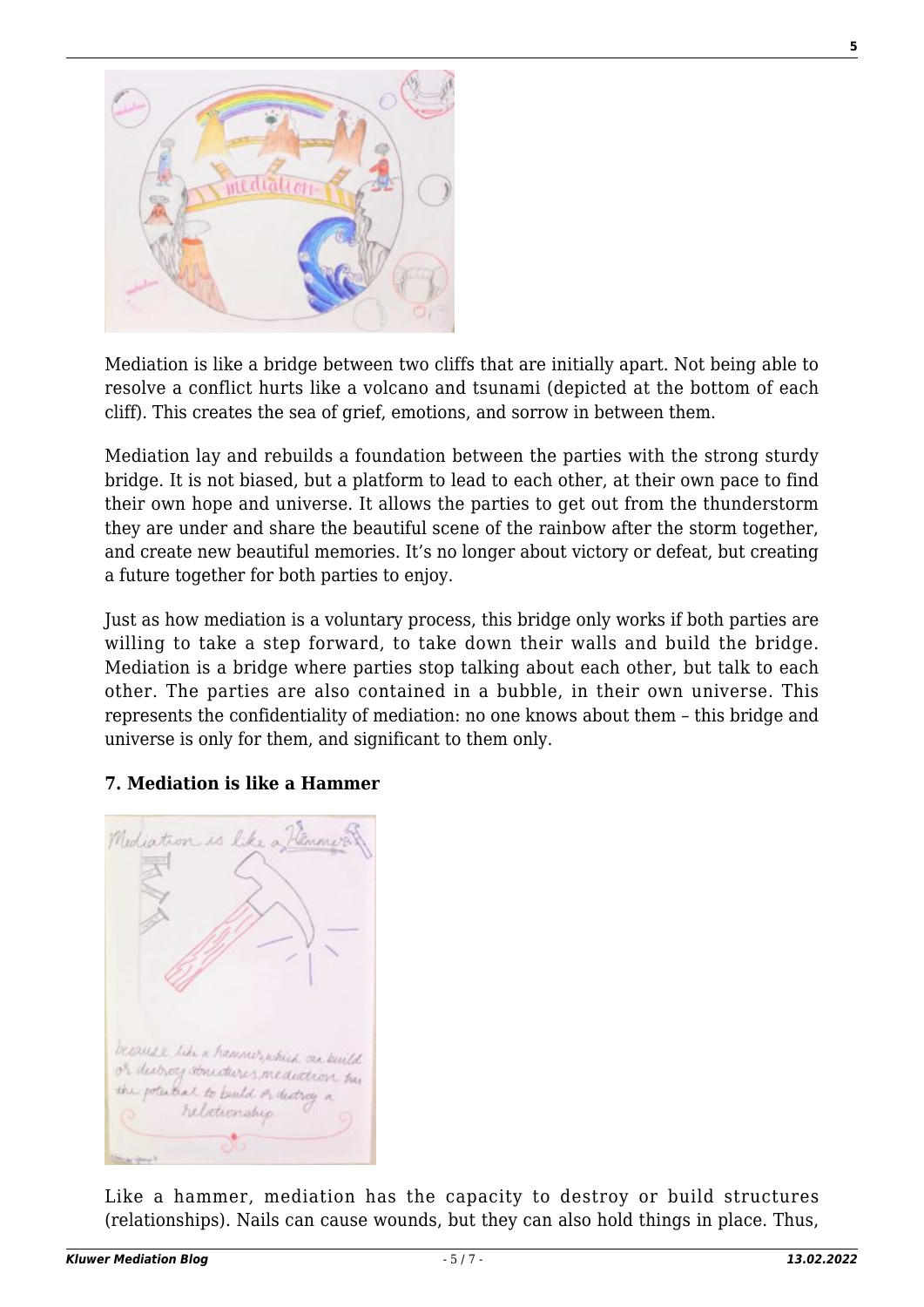the nails are labelled "love", "friendship", "family", "trust". As the students wittily added: "Nails also mean if you did it [mediation] well, you NAILED it!" (sic).

#### **8. Mediation Unlocks Hearts**



Mediation unlocks hearts because when parties go through the mediation, they let down their ego and open up to each other. A hand is depicted as being wrapped around the padlock, as it is the mediator's hand and touch that helps unlock the hearts. Although what is depicted is a single heart shape, this is because biologically speaking, the shape of a real human heart technically only comprises half a heartshape. Thus, what is depicted is a single heart made of two human biological hearts: joined as one through mediation.

That brings us to the end of another installment of visual metaphors for mediation! I hope readers found some of these as inspiring as we did!

**Kluwer Arbitration Practice Plus** now offers an enhanced Arbitrator Tool with 4,100+ data-driven Arbitrator Profiles and a new Relationship Indicator exploring relationships of 12,500+ arbitration practitioners and experts.

[Learn how](https://www.wolterskluwer.com/en/solutions/kluwerarbitration/practiceplus?utm_source=mediationblog&utm_medium=articleCTA&utm_campaign=article-banner) **[Kluwer Arbitration Practice Plus](https://www.wolterskluwer.com/en/solutions/kluwerarbitration/practiceplus?utm_source=mediationblog&utm_medium=articleCTA&utm_campaign=article-banner)** [can support you.](https://www.wolterskluwer.com/en/solutions/kluwerarbitration/practiceplus?utm_source=mediationblog&utm_medium=articleCTA&utm_campaign=article-banner)

*To make sure you do not miss out on regular updates from the Kluwer Mediation Blog, please subscribe [here.](http://mediationblog.kluwerarbitration.com/newsletter/)*